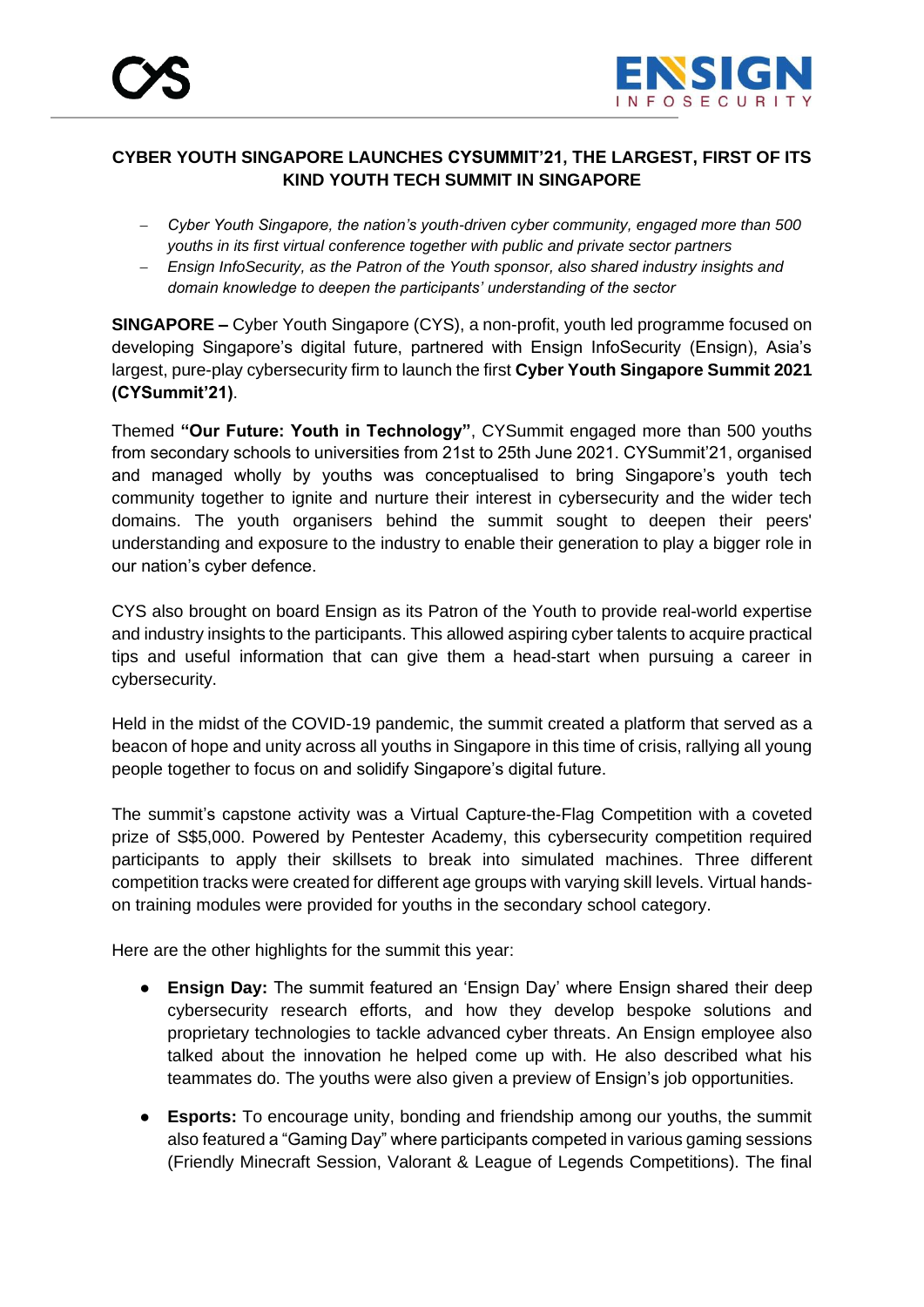

competitions for the top teams, and the awarding of prizes to the winning teams of Valorant and League of Legends, were streamed live.

- **Cyber Youth Day:** The summit concluded with the Cyber Youth Day where a suite of career talks, webinars, panel discussions, and project showcases by industry and academic partners, were conducted. The Cyber Youth Day was graced by Dr Janil Puthucheary, Senior Minister of State for the Ministry of Information and Communications. The President of the Cyber Youth Collective, Mr Ben Chua also delivered the State of the Collective address. The address outlined CYS' journey over the past two years, changes to our organisation, as well as our future plans.
- **Booth Showcase by Partners and Sponsors:** Organisations supporting the CYSummit were also invited to showcase their capabilities through the Virtual Booth Showcase, allowing participants to explore the booths, and gain industry knowledge. The participants also had the opportunity to interact with the tech industry professionals through the live chat function.

"It's amazing how far we have come since our humble beginnings back in 2019, to where we are today as a community. We will remain committed to building a united youth in the tech community, transforming the way our youths explore their interests in cybersecurity and the wider tech domains," said Mr Ben Chua, President and CEO of CYS.

**The summit was graced by the Senior Minister of State for the Ministry of Communications and Information, Dr Janil Puthucheary.** "Cybersecurity is a key enabler of Singapore's transformation into a Smart Nation and digital economy. The inaugural CYSummit exemplifies the Government's continual efforts in working with the community to build up our cyber talent pipeline and prepare more of our youths for the jobs in this exciting arena. Over the years, CSA has been working closely with partners like CYS under the SG Cyber Youth initiative, to provide opportunities for youths to explore cybersecurity as a career and expose them to relevant technical knowledge and soft skills. We welcome more industry partners such as employers, academia, associations and communities to come forward to play a role in nurturing a cybersecurity culture and shaping the cyber landscape." Dr Janil said.

The support from various sector partners was instrumental in making this youth summit a success. Ensign, through its engagement at CYSummit'21, helped spark greater awareness and interest for youths to explore cybersecurity, and provided industry insights to those looking to join the cybersecurity workforce in the future. Ensign has been a key supporter of CYS and its programmes since its early days. In March 2021, CYS and Ensign signed a Memorandum of Understanding (MoU) that will deliver engagement, mentorship, and skills-training opportunities to enhance youth's employability in the burgeoning cybersecurity sector. It will also look at placing 15 youths in Ensign's internship programme. Ensign's firm advocacy for youth development in cybersecurity is part of its greater commitment to develop a robust, vibrant cyber talent pool in Singapore.

"The high level of enthusiasm and participation at CYSummit'21 is a clear signal that the industry is moving in the right direction, in terms of getting youths excited about cybersecurity, and youth engagement will remain vital in nurturing the next generation of cyber talents. Ensign will continue to work with industry partners such as CYS to support youths with the passion and aptitude for cybersecurity to pursue a rewarding, meaningful career in this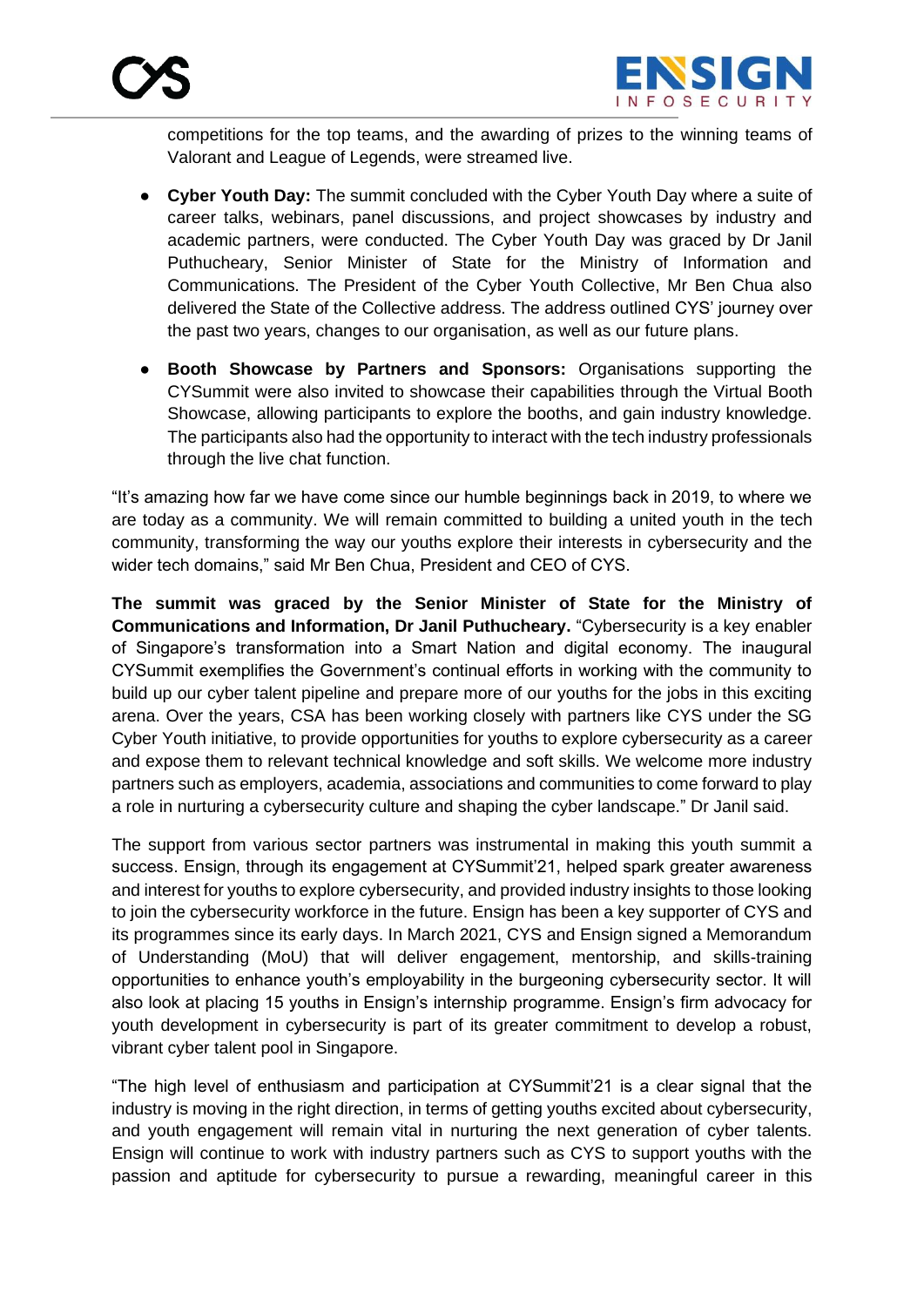

growing sector," said Ms Tammie Tham, Chief Executive Officer of Ensign InfoSecurity.

The summit truly embodies unity across the community, as well as private and public sectors, to ensure the development of Singapore's future - our youths. CYS serves as a hub and people connector, bringing together private partners such as Ensign, PCS Security, the Association of Information Security Professionals, and Pentester Academy. This is in addition to partners from the public sector, namely the Cyber Security Agency of Singapore and the Defence Science & Technology Agency. Strong support is also observed from Singapore's Institutes of Learning, that have strongly encouraged participation of their students. These institutes include Singapore Polytechnic, Temasek Polytechnic, Republic Polytechnic, Ngee Ann Polytechnic, the Institute of Technical Education, National University of Singapore, and Singapore University of Technology and Design.

The summit was organised by CYS with Ensign as the Patron of the Youth.

*Please refer to Appendix A for more information about the CYSummit 2021.*

+++

#### **About Cyber Youth Singapore**

Cyber Youth Singapore is a youth-led non-profit organisation made up of approximately 100 youth volunteers in its management committee and with 1,300 youth members on its online communication platform, Discord. The idea for an open platform and community for youths to explore their cybersecurity interest was conceptualised when a group of 10 youths came together to set the foundations of this community.

The advancement of technology in recent years has seen Singapore coming up with government-led programmes to generate interests amongst youth to enter the tech scene. Interests peaked but it led to a problem - there were no permanent avenues for interested youths to further develop and grow their interests in tech. Hence, Cyber Youth Singapore was founded to be the permanent avenue for youths to hone and develop their interests in technology.

This secular and apolitical community serves only to provide youths with a safe environment to responsibly explore their interest in cybersecurity while giving back to society through public education. At the end of their fruitful journey in Cyber Youth Singapore, youths would not only have been developed and nurtured in their technical skills but also in terms of soft skills. A holistic and all-rounded experiential journey, covering self and leadership discovery is how Cyber Youth Singapore is envisioned to be. The value this would bring to youths in Singapore fuelled the creation of this community.

Over the past two years since its inception, CYS has impacted and reached more than 3,000 youths across Singapore. Through monthly meetups, workshops, seminars and programmes aimed at youth empowerment, CYS has been able to value add the development of the local youth in tech community. More information about CYS can be found on our website at [www.cyberyouth.sg.](http://www.cyberyouth.sg/)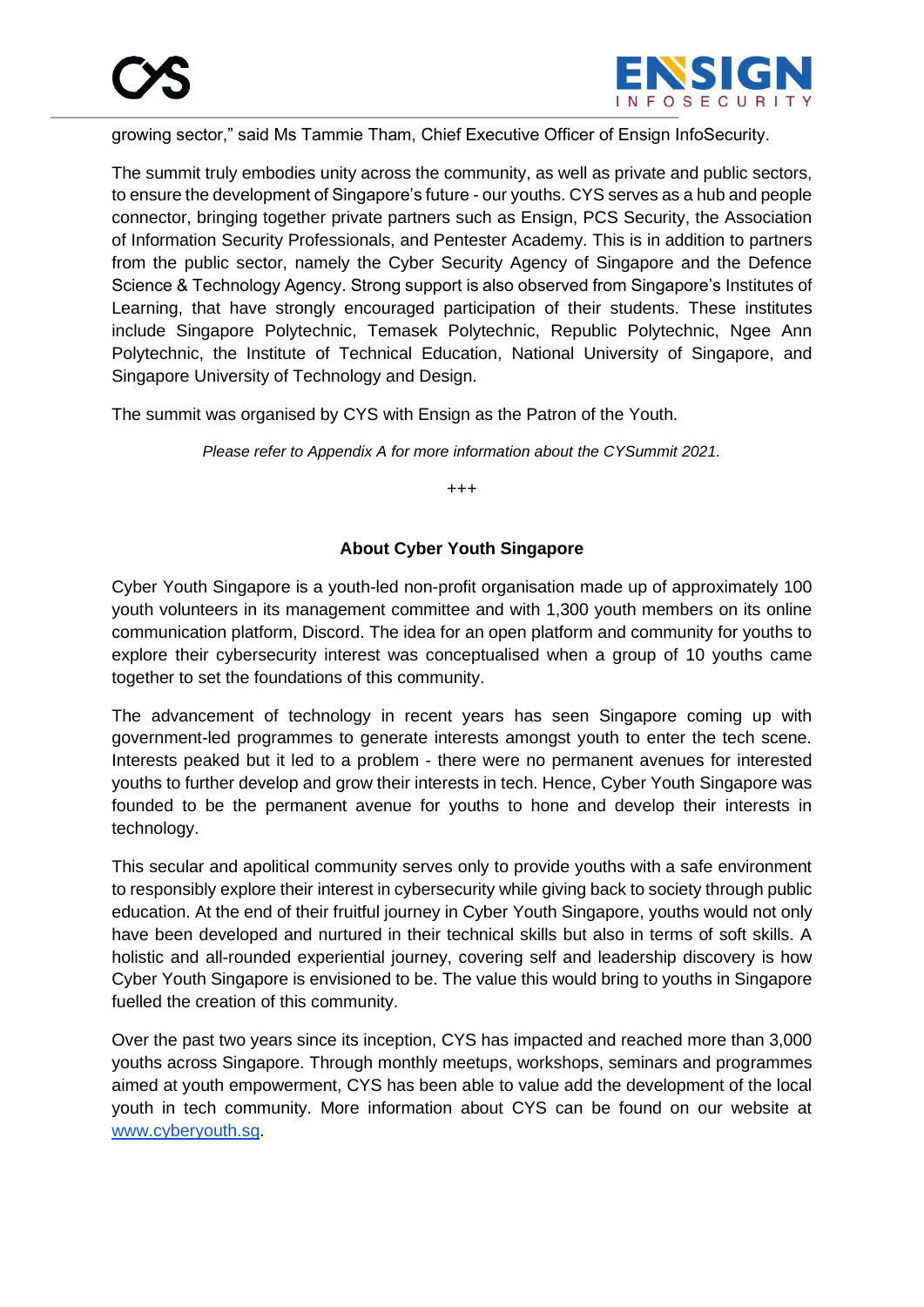

#### **About Ensign InfoSecurity**

Ensign InfoSecurity is the largest, pure-play end-to-end cybersecurity service provider in Asia. Headquartered in Singapore, Ensign offers bespoke solutions and services to address their clients' cybersecurity needs. Their core competencies are in the provision of cybersecurity advisory and assurance services, architecture design and systems integration services, and managed security services for advanced threat detection, threat hunting, and incident response. Underpinning these competencies is in-house research and development in cybersecurity. Ensign has two decades of proven track record as a trusted and relevant service provider, serving clients from the public and private sectors in the Asia Pacific region.

For more information, visit [www.ensigninfosecurity.com](http://www.ensigninfosecurity.com/) or email [marketing@ensigninfosecurity.com](mailto:marketing@ensigninfosecurity.com)

For media enquiries, please contact:

**Rachel SOH** Senior Deputy Director, CYS COMMs **Email:** rachel.soh@cyberyouth.sg

**Ashleigh Ow** IN.FOM **Email:** ensignpr@inform.asia **Faith LIM** Deputy Director, CYS COMMs **Email:** faith.lim@cyberyouth.sg

**Sherin Y Lee** Head of Marketing, Ensign InfoSecurity **Email:** marketing@ensigninfosecurity.com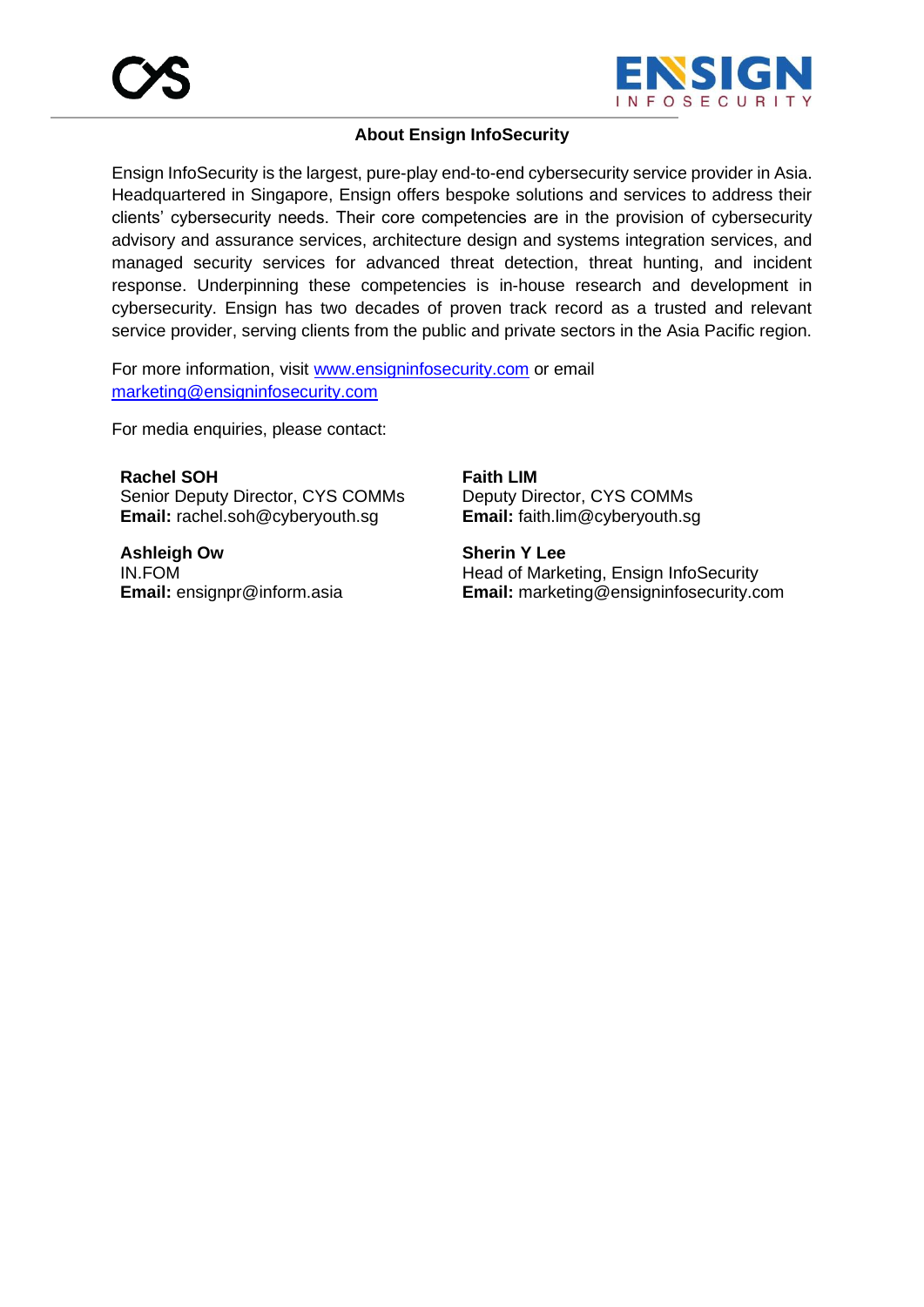

## **Event Factsheet**

This June, in the midst of the biggest crisis of our generation, our Singaporean youths are rallying in common interest, towards a common goal - securing Singapore's digital future.

This inaugural summit is not like any other technology event. It is wholly organised and managed by youths, bringing together for the first time, multiple partners across the people, private and public sectors. An event at this scale, with this construct, is the first of its kind in ASEAN. The summit aims to bring youths in Singapore together, to help them find their passion and interest in technology.

Through the summit, CYS will establish a united youth establishment, capable of making a difference towards Singapore's digital economy and well-being of its citizens through the power of technology.

| <b>Category</b>               | <b>Organisation</b>                               |
|-------------------------------|---------------------------------------------------|
| Patron of the Youth           | <b>Ensign InfoSecurity</b>                        |
| Diamond                       | <b>Cyber Security Agency of Singapore</b>         |
|                               | <b>PCS Security</b>                               |
| Silver                        | Association of Information Security Professionals |
|                               | Defence Science & Technology Agency               |
| Powered By                    | Pentester Academy                                 |
| <b>Institutional Partners</b> | Institute of Technical Education                  |
|                               | Ngee Ann Polytechnic                              |
|                               | Republic Polytechnic                              |
|                               | <b>Temasek Polytechnic</b>                        |
|                               | Singapore Polytechnic                             |
|                               | National University of Singapore                  |
|                               | Singapore University of Technology and Design     |

#### **List of Summit Sponsors & Partners**